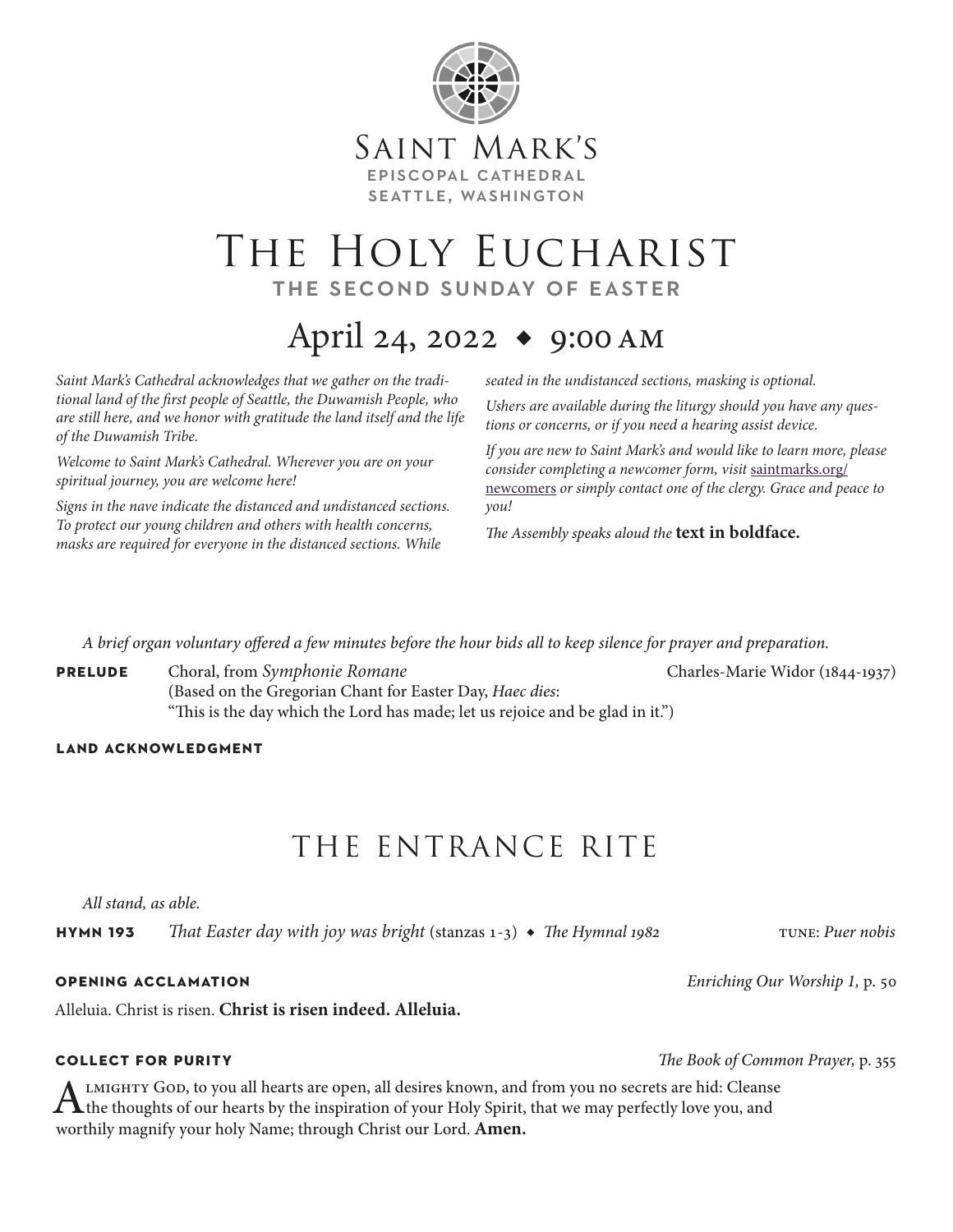

**collect of the day** *Second Sunday of Easter C Prayers for an Inclusive Church,* adapt.

God be with you. **And also with you.** Let us pray.

ALPHA AND OMEGA,<br>
our beginning and our end, you break through the barriers of closed communities and hardened hearts: accept our doubts, remove our desire for certainty and, by your Spirit's gentle touch, make us a people forgiven and forgiving; through Jesus Christ, the Giver of Peace. **Amen.**

*Please be seated for the readings.*

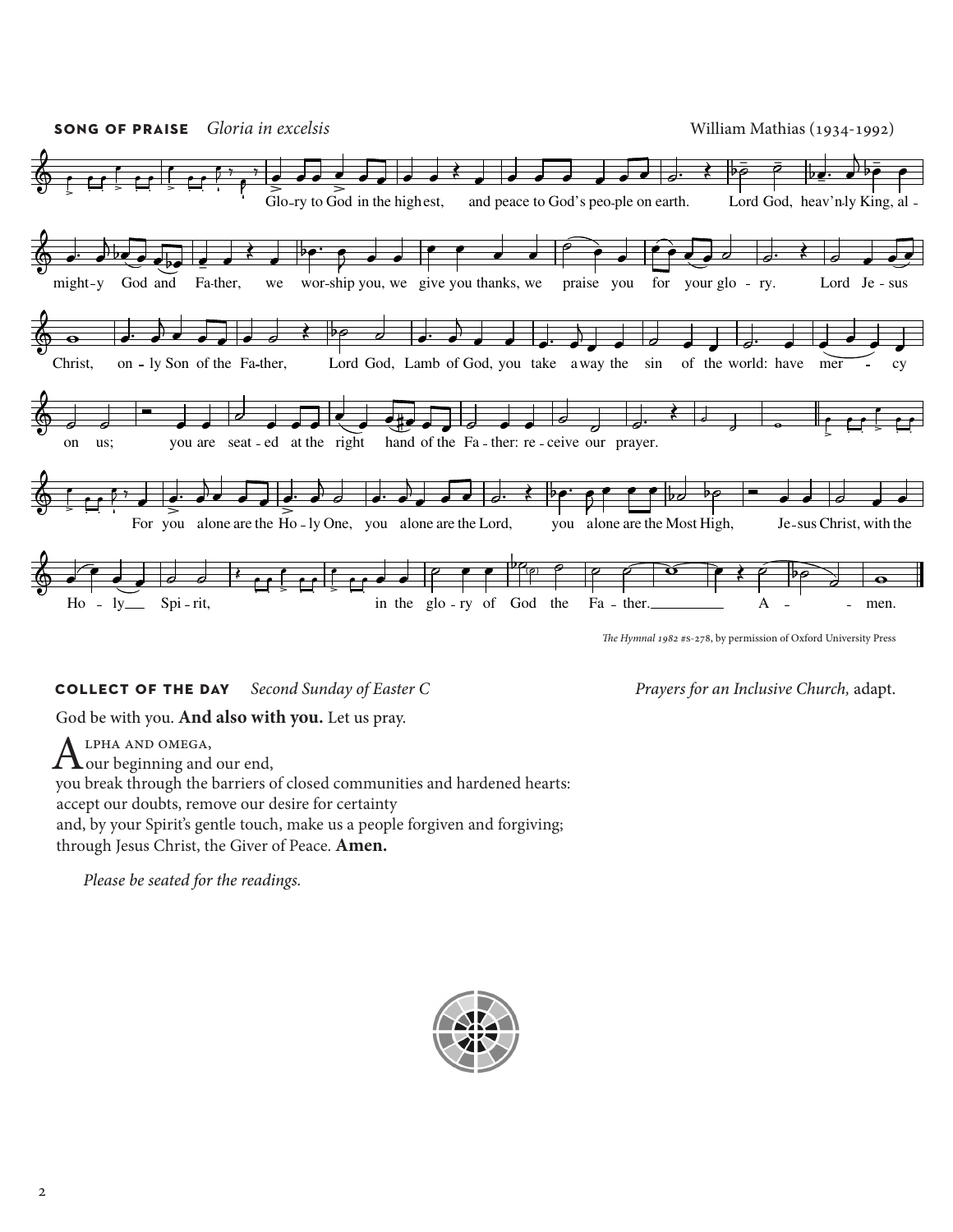## THE LITURGY OF THE WORD

### **reading** *Acts 5:27-32*

 $\mathcal T$ HEN the temple police had brought the apostles, they had them stand before the council. The high priest questioned them, saying, "We gave you strict orders not to teach in this name, yet here you have filled Jerusalem with your teaching and you are determined to bring this man's blood on us." But Peter and the apostles answered, "We must obey God rather than any human authority. The God of our ancestors raised up Jesus, whom you

had killed by hanging him on a tree. God exalted him at his right hand as Leader and Savior that he might give repentance to Israel and forgiveness of sins. And we are witnesses to these things, and so is the Holy Spirit whom God has given to those who obey him."

Hear what the Spirit is saying to God's people. **Thanks be to God.**

**PSALM** *Psalm 150 ◆ Laudate Dominum* Simplified Anglican Chant, Jerome Meachen (b. 1930)

*The organ will play through the chant once, then all chant the Psalm together.*



HALLELUJAH! Praise God in his holy / temple; \*<br>praise him in the firmament of his / power. Praise him for his mighty / acts; \* praise him for his excellent / greatness.

Praise him with the blast of the / ram's-horn; \* praise him with lyre and / harp. Praise him with timbrel and / dance; \* praise him with strings and / pipe.

Praise him with resounding / cymbals; \* praise him with loud-clanging / cymbals. Let everything that has / breath \* praise the LORD. Halle - /lujah!

*The Hymnal 1982* #s-415*;* © 1956, Jerome Webster Meachen.

#### **reading** *Revelation 1:4-8*

J peace from him who is and who was and who is to come, and TOHN to the seven churches that are in Asia: Grace to you and from the seven spirits who are before his throne, and from Jesus Christ, the faithful witness, the firstborn of the dead, and the ruler of the kings of the earth.

To him who loves us and freed us from our sins by his blood, and made us to be a kingdom, priests serving his God and Father, to him be glory and dominion forever and ever. Amen.

Look! He is coming with the clouds; every eye will see him, even those who pierced him; and on his account all the tribes of the earth will wail. So it is to be. Amen. "I am the Alpha and the Omega," says the Lord God, who is and who was and who is to come, the Almighty.

Hear what the Spirit is saying to God's people. **Thanks be to God.**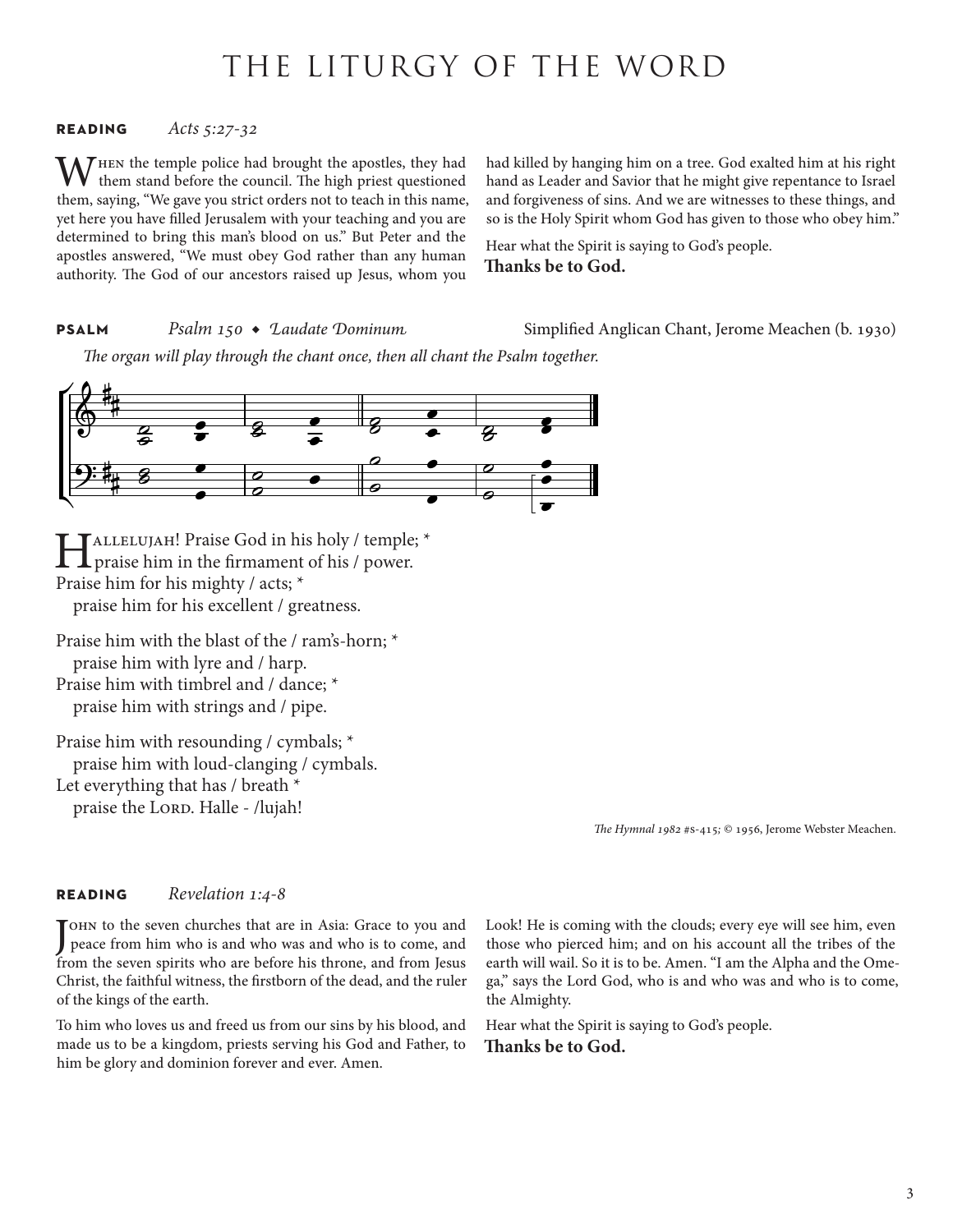**gospel acclamation** music by Melchoir Vulpius (1560?-1616)

*The cantor introduces the refrain, all repeat it. The cantor chants the verse and all respond with the refrain.*



*Verse:* You believe in me, Thomas, because you have seen me; Blessed are those who have not seen and yet believe.

*Wonder, Love, & Praise* #848; refrain after *Gelobt sei Gott*, © 1996 John L. Hooker.

### **the holy gospel** *John 20:19-31*

The Holy Gospel of our Lord Jesus Christ according to John. **Glory to you, Lord Christ.**

WHEN it was evening on that day, the first day of the week, and the doors of the house where the disciples had met were locked for fear of the Jews, Jesus came and stood among them and said, "Peace be with you." After he said this, he showed them his hands and his side. Then the disciples rejoiced when they saw the Lord. Jesus said to them again, "Peace be with you. As the Father has sent me, so I send you." When he had said this, he breathed on them and said to them, "Receive the Holy Spirit. If you forgive the sins of any, they are forgiven them; if you retain the sins of any, they are retained."

But Thomas (who was called the Twin), one of the twelve, was not with them when Jesus came. So the other disciples told him, "We have seen the Lord." But he said to them, "Unless I see the mark of the nails in his hands, and put my finger in the mark of the nails and my hand in his side, I will not believe."

### A week later his disciples were again in the house, and Thomas was with them. Although the doors were shut, Jesus came and stood among them and said, "Peace be with you." Then he said to Thomas, "Put your finger here and see my hands. Reach out your hand and put it in my side. Do not doubt but believe." Thomas answered him, "My Lord and my God!" Jesus said to him, "Have you believed because you have seen me? Blessed are those who have not seen and yet have come to believe."

Now Jesus did many other signs in the presence of his disciples, which are not written in this book. But these are written so that you may come to believe that Jesus is the Messiah, the Son of God, and that through believing you may have life in his name.

The Gospel of the Lord. **Praise to you, Lord Christ.**

**homily** The Reverend Linzi Stahlecker

*Following the homily, the assembly is invited into a period of silence, reflecting on the scriptures and sermon.* 

*Please stand, as able, when the Presider stands to introduce the Creed.*

- **We believe in one God, the Father, the Almighty, maker of heaven and earth, of all that is, seen and unseen.**
- **We believe in one Lord, Jesus Christ, the only Son of God, eternally begotten of the Father, God from God, Light from Light, true God from true God, begotten, not made, of one Being with the Father; through him all things were made. For us and for our salvation he came down from heaven, was incarnate of the Holy Spirit and the Virgin Mary and became truly human. For our sake he was crucified under Pontius Pilate; he suffered death and was buried. On the third day he rose again in**

### **the nicene creed** *Authorized for use by the 1997 General Convention*

**accordance with the Scriptures; he ascended into heaven and is seated at the right hand of the Father. He will come again in glory to judge the living and the dead, and his kingdom will have no end.**

**We believe in the Holy Spirit, the Lord, the giver of life, who proceeds from the Father, who with the Father and the Son is worshiped and glorified, who has spoken through the prophets. We believe in one holy catholic and apostolic Church. We acknowledge one baptism for the forgiveness of sins. We look for the resurrection of the dead, and the life of the world to come. Amen.**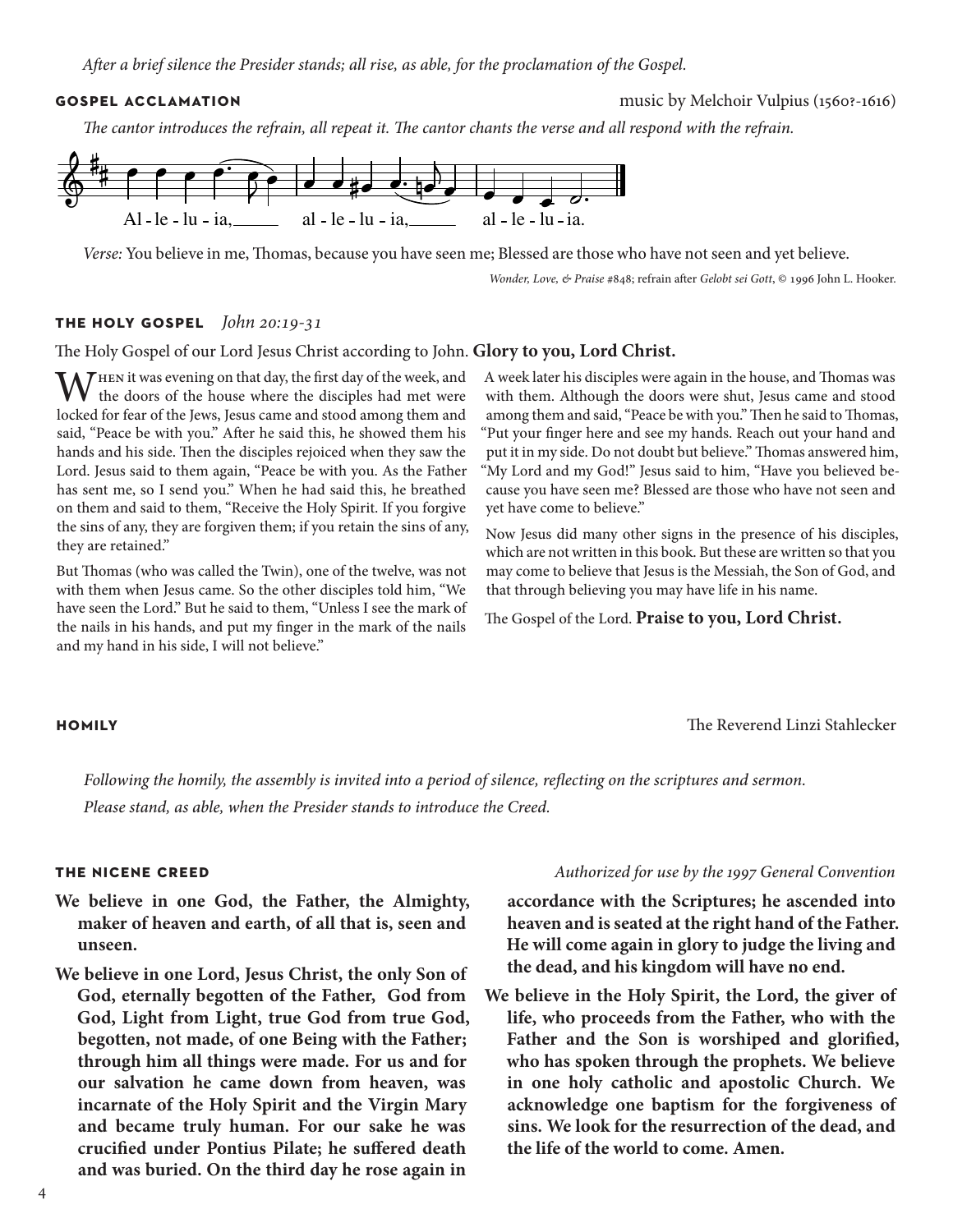### **prayers of the people**

*After each petition:*

### Risen Lord, **hear our prayer.**

*The Presider concludes the prayers with a collect; all respond:* **Amen.**

#### **the peace**

The peace of Christ be always with you. **And also with you.**

*All exchange a sign of peace, respecting others' desires for distance to be maintained.* 



## THE LITURGY OF THE TABLE

#### **offertory**

*An offering of money is received. Everyone participating in Saint Mark's Cathedral's worship at this time in any way is invited to make an offering as an expression of gratitude for God's generosity. Together, our gifts make possible this community of welcome, reconciliation and service. All worshipping in person are invited to place their offering in baskets as they are passed through through the rows.* 

Links to donate to Saint Mark's online are located on the livestream page. Visit [saintmarks.org/give,](http://saintmarks.org/give) *or use the Venmo mobile app* (*@SaintMarksCathedralSeattle, or scan the code at right*)*, or visit this link on your mobile device:* <https://venmo.com/saintmarkscathedralseattle>*. If Venmo asks you for a four-digit code, enter 2076.*



*\* "*Hilariter*" is Latin for "joyfully."*

*You may also mail your gift to the cathedral:* 1245 10th Ave. E, Seattle,WA 98102.

**anthem** *The whole bright world rejoices now!* words: Friedrich von Spee (1591-1635), tr. Percy Dearmer (1867-1936); music: *Hilariter*, Richard Wayne Dirksen (1921-2003)

> The whole bright world rejoices now, *hilariter, hilariter! \** The birds do sing on every bough, alleluia, alleluia! Then shout beneath the racing skies, *hilariter, hilariter!* to him who rose that we might rise, alleluia, alleluia! And all you living things make praise, *hilariter, hilariter!* He guideth you on all your ways, alleluia, alleluia! To Father, Son, and Holy Ghost, *hilariter, hilariter!* our God most high, our joy and boast, Alleluia, alleluia!

5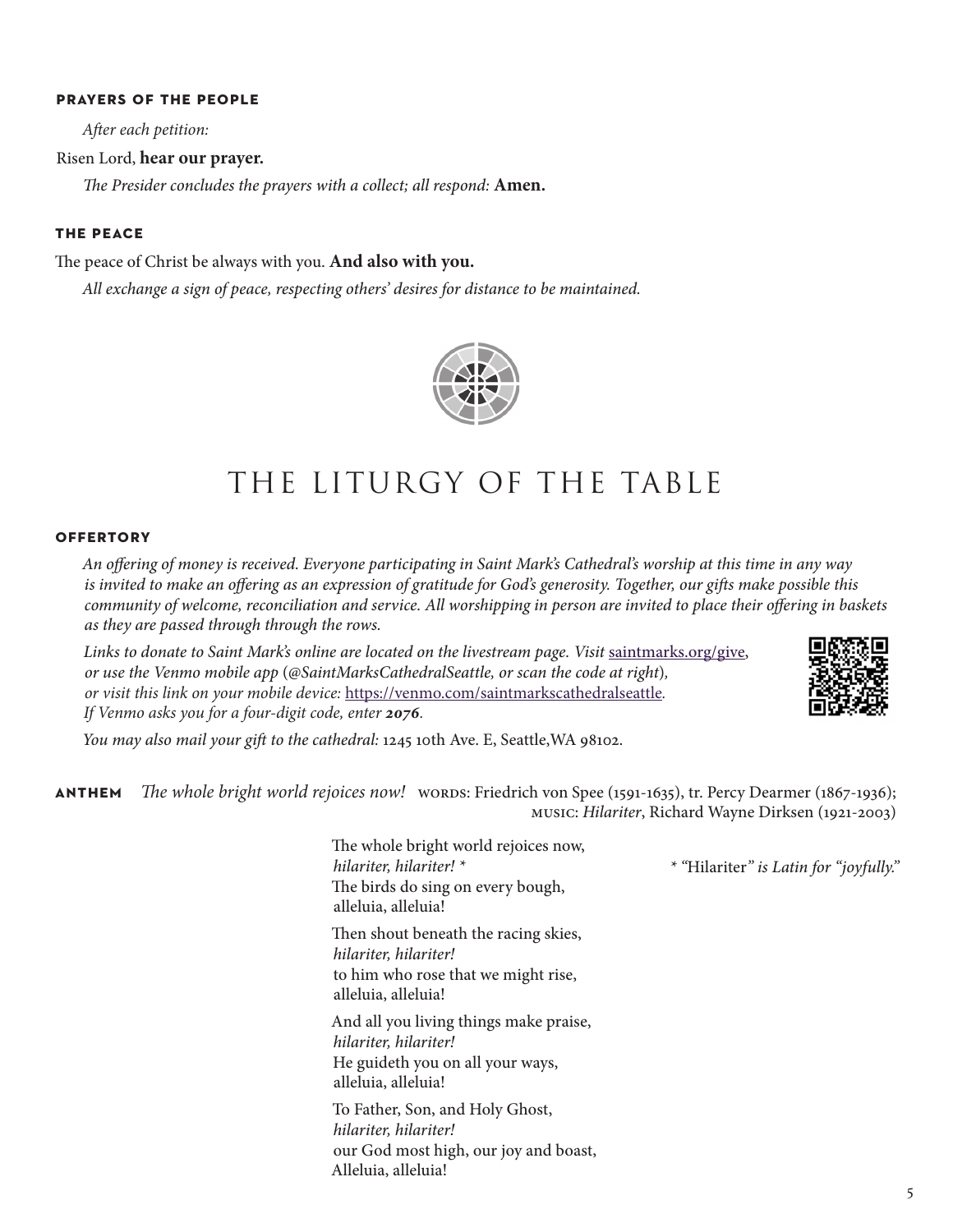#### *All stand, as able.*

### **the great thanksgiving** *Prayers for an Inclusive Church,* adapt.

God be with you. **And also with you.** 

Lift up your hearts. **We lift them to God.** 

### Let us give thanks to the Lord our God. **It is right to give God thanks and praise.**

Eternal God, in the abundance of your love you have caused all things to be; from dust and spirit you have woven our humanity; in all our wanderings you never cease to call us to fullness of life.

You gave us Jesus, son of Mary, the bread of life broken for the world; he fed us and feasted with us, he healed us and suffered for us; his dying and rising have set us free from the poverty of sin and the famine of death.

Therefore, with all whom you have made, with all who hunger for your kingdom, with the saints and all the choirs of angels, we take up the song of your praise.

**SANCTUS & BENEDICTUS** *A Community Mass* And *Aggregation Richard Proulx (b. 1937) Richard Proulx (b. 1937)* 





*The Hymnal 1982* #s-125, © 1977 G.I.A. Publications, Inc.

We ask that your Holy Spirit fall upon us and upon these gifts, that these fragile, earthly things may be to us the body and blood of our Lord and brother, Jesus Christ.

On the night he was betrayed, Jesus gathered with his faltering friends. He took bread, gave thanks, broke it and said: "This is my body, which is given for you. Do this in remembrance of me."

In the same way after supper, he took the cup of wine, saying, "This cup is the new covenant in my blood. Do this, whenever you drink it, in remembrance of me."

As on that night, so here and now he offers himself in touch and taste beyond all that words can hold. And so we proclaim the great mystery of faith, saying:

### **Christ has died. Christ is risen. Christ will come again.**

Therefore, we come in memory and hope, responding to your call and the promise that echoes from the dawn of time.

May mind and heart be held by your self-giving love as we stand before the cross, approach the empty tomb, and praise the one whose name is lifted high above all earthly power.

Receive our broken offering through Christ's grace and bind us in communion with all who share your gifts; through Jesus Christ, in whom all ages and all worlds are drawn into the undying love of God, our Mother, Lover, and Friend, now and forever. **AMEN.**

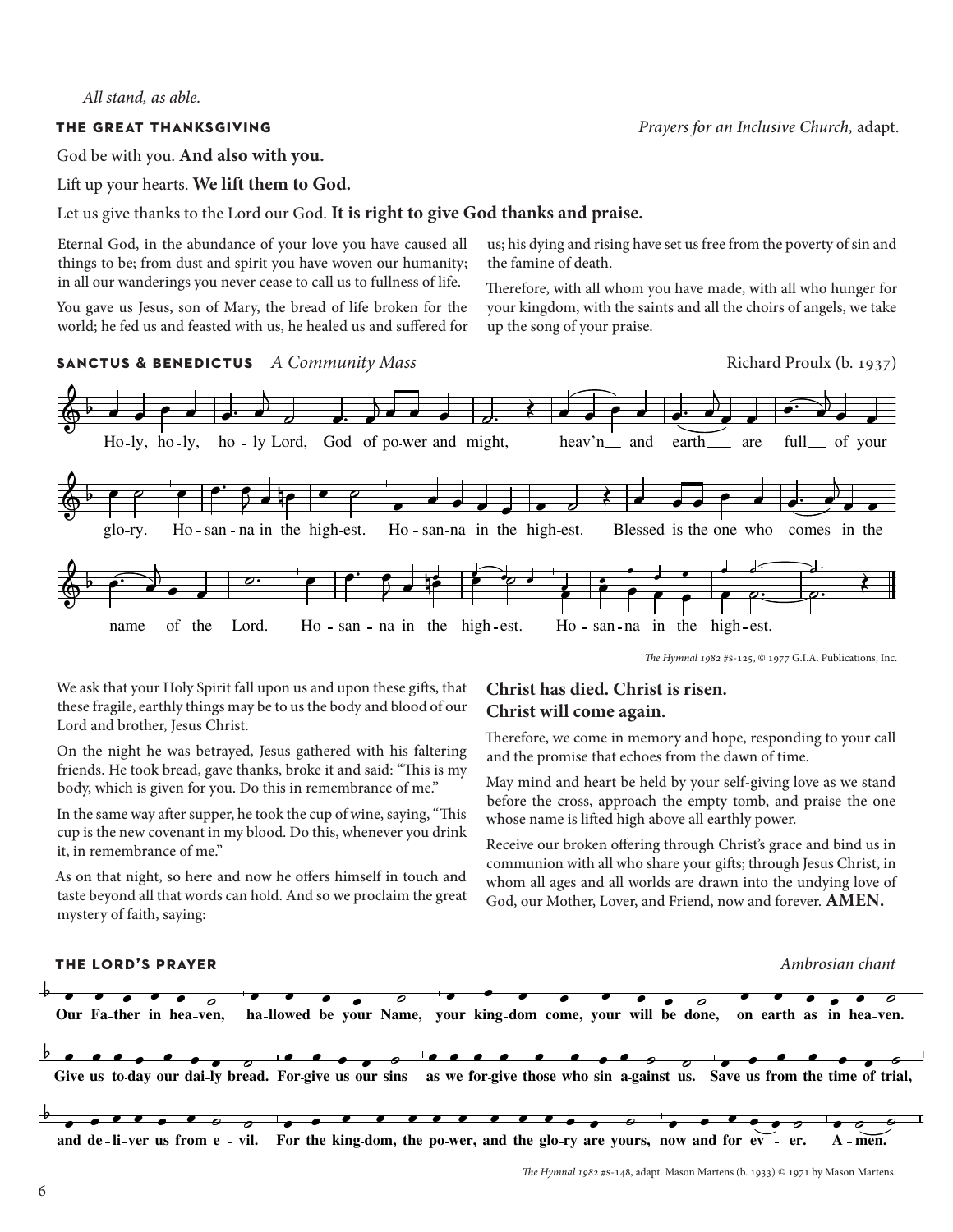*In silence, the Presider breaks the consecrated bread.*

**the breaking of the bread** *The disciples knew the Lord Jesus* Mode 6 melody; adapt. Mason Martens (b. 1933) *All sing the antiphon. The choir sings the verses, all repeating the antiphon as indicated.*



*Verse:* The bread which we break, alleluia, is the communion of the body of Christ. **ANTIPHON**

### **invitation to communion**

The Gifts of God for the People of God.

*All may be seated for the time of Communion. All seeking God are welcome at Christ's Table.* 

*Please follow the directions of the Liturgical Ministers. Bread and wine are distributed at standing stations at the head of three aisles. The bread will placed into your outstretched palm taking care not to touch your hand. If you prefer a gluten-free wafer, simply ask for one at the time of Communion. If you wish to receive a blessing instead, please cross your arms in front of your chest.*

*Intinction (dipping the bread in the wine) is not available at this time. If you do not wish to drink from the common cup, please cross your arms in front of your chest as you pass by the chalice. The full grace of the sacrament is received with only the bread.*

**voluntary** *Organ improvsation*

**hymn 209** We walk by faith ◆ The Hymnal 1982 tune: *St. Botolph* 

*The assembly is invited to remain seated for a period of silence, contemplating the gifts of God given and received. Please stand, as able, when the Presider stands and returns to the Altar.*